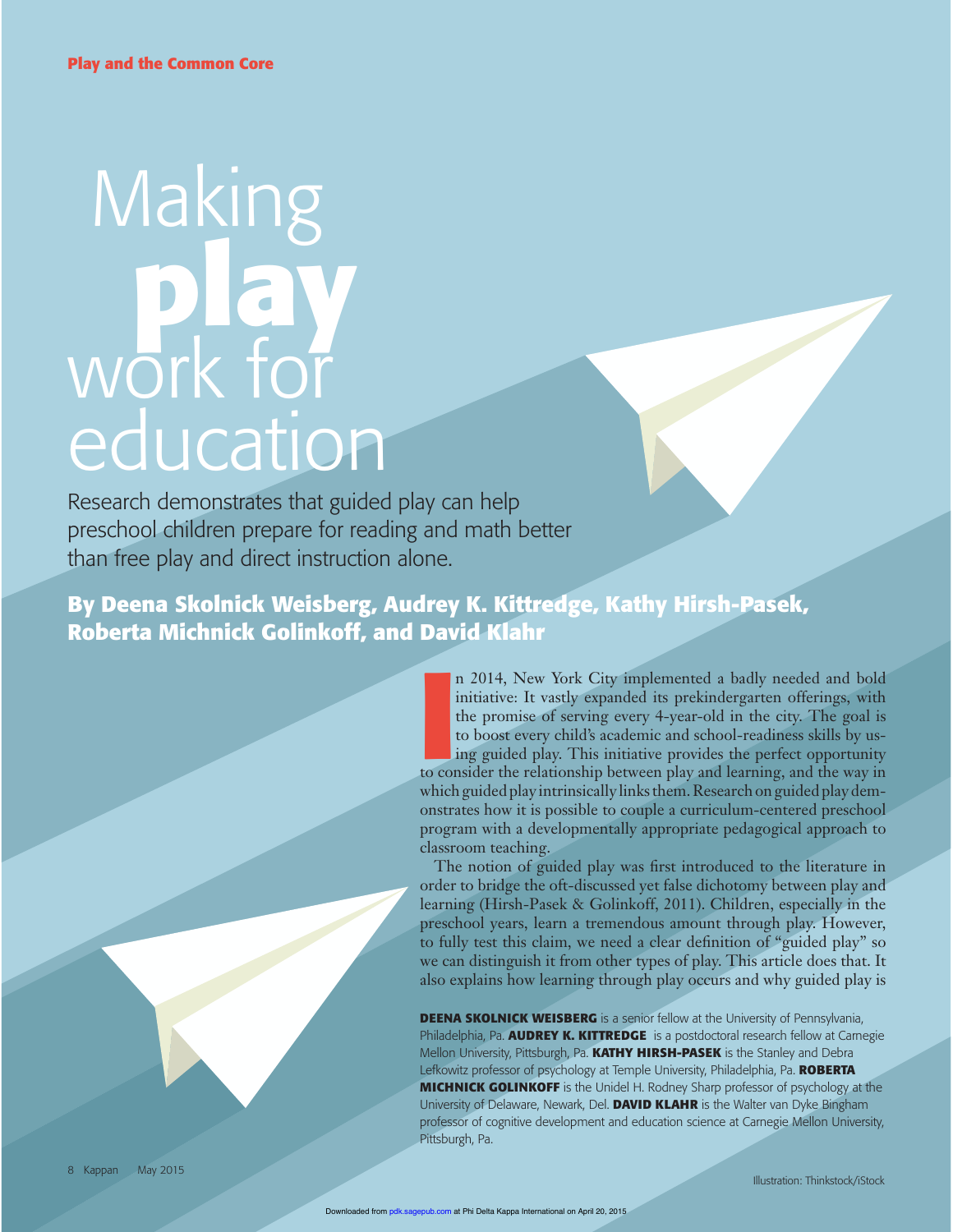

most effective for achieving specified learning goals in areas such as reading readiness and number sense.

### **Guided play defined**

When we think of play in young children, we usually think of free play, where children can do anything they want with any materials they want, without intervention from adults. There is mounting evidence that free play is highly beneficial for various aspects of children's development (Hirsh-Pasek et al., 2008; Singer, Golinkoff, & Hirsh-Pasek, 2006). Children who play more have better social skills (Singer & Singer, 2009), demonstrate better self-regulation (Diamond & Lee, 2011), and are more creative thinkers (Dansky, 1980). Although these links are largely correlational (Lillard et al., 2013), they suggest that play has value for the development of welladjusted, creative individuals who will be prepared to solve challenging problems.

But not all play is created equal. While free play is a wonderful realm for children to explore their social and self-regulatory skills, research suggests that it might not be the best way to achieve educational outcomes (Fisher et al., 2010). It's easy to see why this is the case: Although children engaged in unfettered exploration could potentially stumble on the information that a teacher is trying to impart, it would lead to haphazard success at best. Guided play is the best way to incorporate play into early curricula without compromising educational goals, while allowing children to enjoy school.

What's the difference between guided and free play? To help characterize this distinction, we offer a twoby-two grid (see Table 1), that categorizes types of play according to who initiates them and who directs them. Free play is both child-initiated and child-directed; children decide what to play and how. When play is both adult-initiated and adult-directed, it's really a form of direct instruction, where adults are telling children what actions to take. When play is child-initiated but adult-directed, this is co-opted play: Children start out in charge, but adults take over and begin to set the agenda for the scenario, without providing space for children's autonomy. Finally, guided play is a blend of adult initiation and child direction.

| <b>TABLE 1.</b><br><b>Types of play</b> |                        |                        |
|-----------------------------------------|------------------------|------------------------|
|                                         | <b>Adult-initiated</b> | <b>Child-initiated</b> |
| <b>Adult-directed</b>                   | Instruction            | Co-opted play          |
| <b>Child-directed</b>                   | Guided play            | Free play              |

In guided play, it's crucial that children direct the action because it gives them the autonomy to make decisions about what to do in any given moment. They are in control of what happens next and in what they wish to explore and how. Children do not just perceive that they are in control; in guided play, they truly can decide what to do next and how to respond. This is an important feature of guided play because even children are sensitive to the difference between circumstances where they lead and those where they are given an educational experience dis-

Deepen your understanding of this article with questions and activities in this month's *Kappan* Professional Development Discussion Guide by Lois Brown Easton. Download a PDF of the guide at **kappan magazine.org**.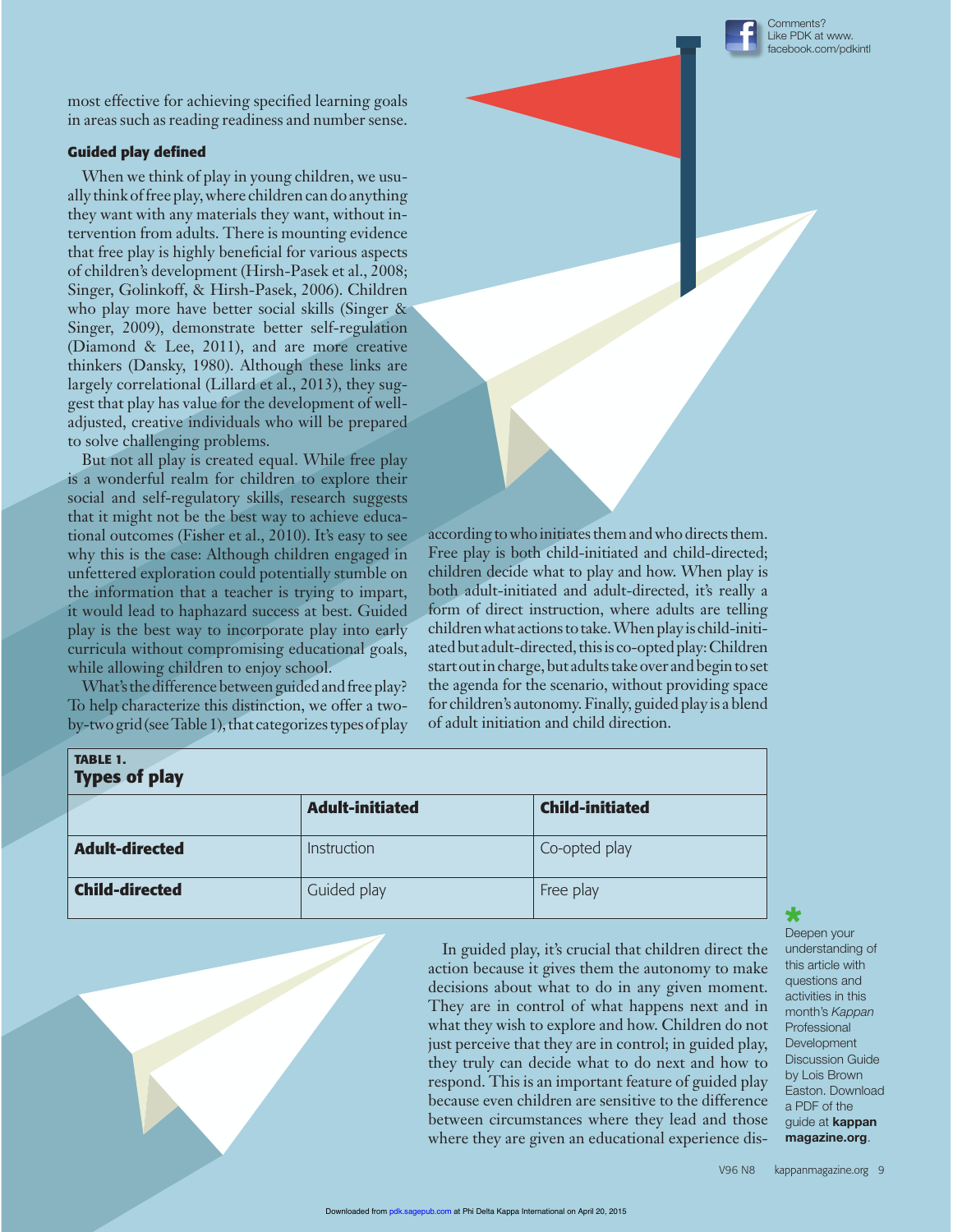guised as play — what one might call "chocolate-covered broccoli." On this point, free play and guided play are the same in their focus on the child as an active participant and leader. Guided play crucially incorporates an element of adult structuring of the play environment, but the child maintains control within that environment.

## Guided play can lead to dramatically better learning outcomes than didactic situations.

Within the learning context, adults guide play in one of two ways: by carefully preparing the environment beforehand and by scaffolding children's actions as the play unfolds over time (Fisher et al., 2010). Environmental preparation occurs frequently, as when a teacher chooses which toys will be available for a given play session in a Montessori classroom (Lillard, 2013), or when a museum exhibit offers interactive elements as part of a child visitor's self-paced exploration. There are also multiple ways for adults to guide play on the fly while maintaining the crucial element of child control. For example, adults could ask openended questions while children are playing. Phrases that invite children to think more deeply about their activities, such as "What do you think would happen if . . . " provide a gentle nudge toward a learning goal while allowing children to absorb the necessary information at their own pace. Adults also could incorporate objects that children might not have noticed on their own: "I wonder what would happen if you try using this one?" Again, this allows children to maintain control because it gives them the option of rejecting this suggestion. It also allows the teacher to inject helpful hints about different ways to explore as the child moves toward the learning goal. The key idea is that the adult should be relatively unobtrusive and respectful of children's choices.

Guided play takes place in a structured environment with some form of adult scaffolding, allowing a teacher's expertise to inform how children should approach the situation. Yet guided play leaves the locus of control with the child, making room for selfdirected exploration. This kind of subtle attentional focusing takes advantage of children's sensitivity to the mise en place: the situational factors that prepare them for particular kinds of actions within the environment (Weisberg et al., 2014).

#### **Balancing freedom and structure**

A growing body of literature suggests that this balance between freedom and structure is what makes guided play a successful teaching tool for a range of educational outcomes (Weisberg, Hirsh-Pasek, & Golinkoff, 2013; Weisberg et al., 2013). For example, a recent study found that children who explored the meanings of new words in an adult-guided play session learned those words better than children who engaged in free play (Dickinson et al., 2013). In this study, children heard new vocabulary words used in a story that were defined by an instructor and then had the opportunity to play with replica toys related to that story. Some children engaged in a free-play session with these toys for 10 minutes while the instructor merely observed. For other children, the instructor took a more active role, either working with children to re-enact scenes from the book or engaging children in conversation about the words in the context of their play actions. Children in the free play condition learned the words markedly less well than children in the other two adult-guided play conditions.

To take a second example, another study taught children the meaning of new words directly or engaged them in a playful activity in which they had to actively determine a relationship between the new words and their referents. In a test of retention, children who learned in this playful context outperformed those who were directly taught the word-object pairing (Zosh, Brinster, & Halberda, 2013). In addition, parents who engage in guided play with their children use more spatial terms like "over" and "between" (Ferrara et al., 2011), potentially helping children learn these difficult words better. And children who play board games with adults that involve numbers show marked growth in their early math skills. These studies provide good evidence that guided play situations help children learn as well as traditional didactic situations.

More interesting, guided play can lead to dramatically better learning outcomes than didactic situations. For example, one recent study found that children learn the properties of shapes, like triangles, regardless of whether they were taught directly or through guided play. However, children who learned through guided play were better at extending the concept of "triangle" to less typical instances of triangles, like those with large internal angles (Fisher et al., 2013). This suggests that in guided play, though not in direct instruction, children learned the distinguishing features of the shape (i.e., a triangle has three sides and three angles) and could transfer that knowledge.

Another clear illustration of this contrast between direct instruction and guided play comes from a study that showed preschoolers a new toy (Bonawitz, et al., 2011). For some children, the toy was described as part of a teaching demonstration, creating an adultinitiated, adult-directed situation. The adult said, "I'm going to show you how my toy works," and then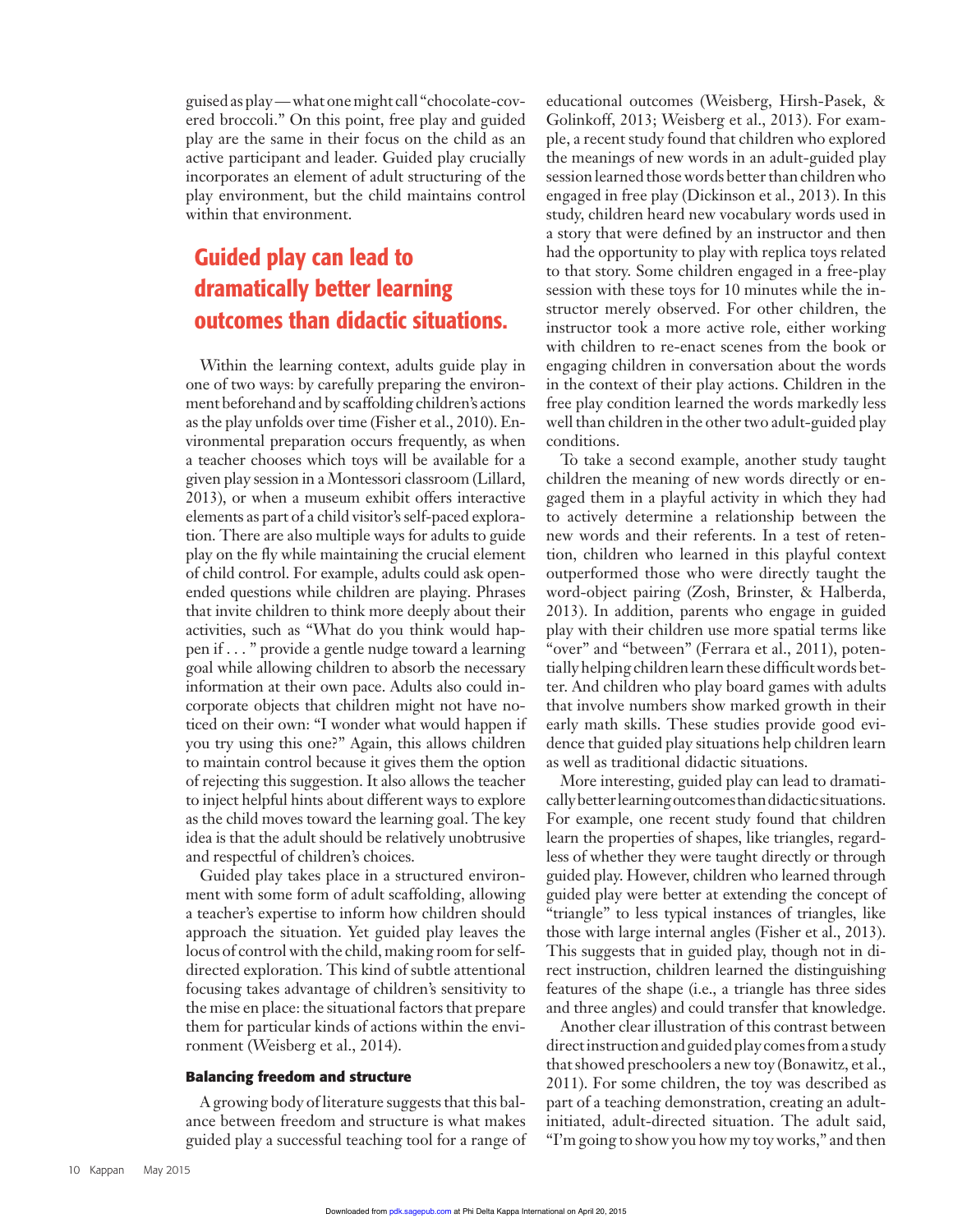pulled out one of the tubes, which made a squeaking sound. The adult did not demonstrate three other hidden functions of the toy. When these children were given a chance to play with the toy, they pulled the squeaker but didn't tend to discover the other three functions. For other children, the situation was set up as guided play: adult-initiated but childdirected. The experimenter pulled the squeaker as if by accident and said, "Did you see that? Let me try to do that." In contrast to the first group, children in this group not only pulled the squeaker but also explored the toy further and discovered more of the other functions. These results illustrate that direct teaching can work; if you tell them, children will learn. But guided play works better; if you guide them, children are more likely to actively explore and learn more.

But what if a teacher wants to focus children's attention on a specific learning goal without suppressing their exploration? In the study with the toy, children in the guided play group didn't spend as much time pulling the squeaker as children who were directly taught. This suggests that their exploration may have come at a cost to learning about the function that the adult wanted the children to learn. A new study suggests this tradeoff may not always be necessary. When children are shown just one way to find toy animals in a miniature forest ("here's how you can find animals"), they focus on the demonstrated strategy and find fewer animals in different hiding places. But when the demonstration is followed by a hint — "here's how you can find animals...but there could be lots of other ways to find animals" — children not only use the demonstrated strategy but go beyond it, exploring and discovering more animals in different hiding places (Kittredge, Klahr, & Fisher, 2014, 2015).

These results suggest that if teachers implement this method, which combines elements of direct teaching with guided play, they would reap the benefits of both approaches. Specifically, this situation illustrates one of many ways to implement the adultinitiated, child-directed formula for guided play. Giving children a nudge in the right direction and letting them choose their actions from there can be a productive strategy for teaching.

#### **Effective learning accelerator**

The work reviewed here demonstrates that guided play can be used for teaching preschool children. By melding elements of unstructured exploration with teacher-led instruction, teachers can harness the appeal of play in the service of learning, allowing for the transmission of new skills and information in a child-led and genuinely enjoyable context. Guided play, by respecting children's self-direction in an

If you tell them, children will learn. But if you guide them, children are more likely to actively explore and learn more.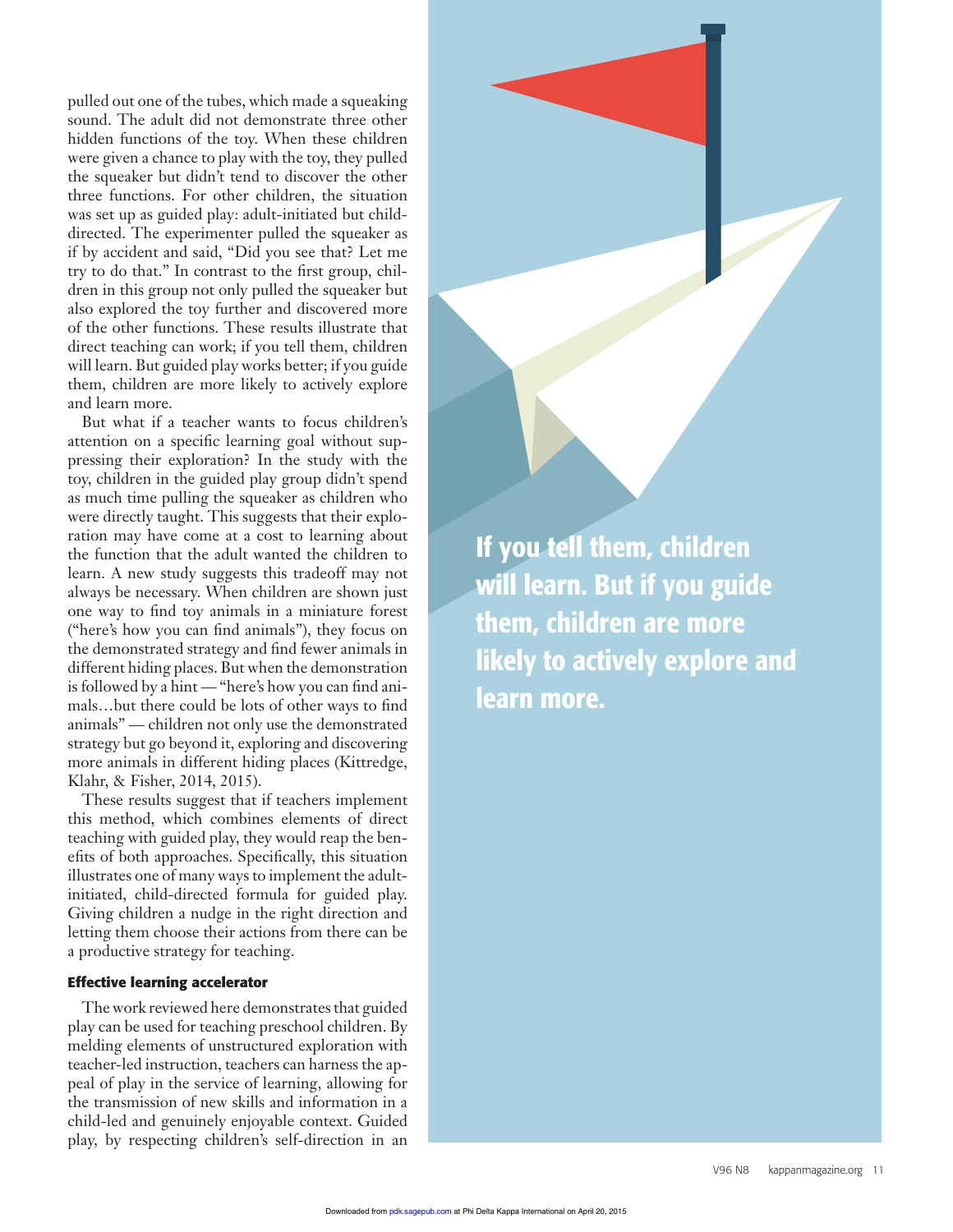Play has value for the development of welladjusted, creative individuals who will be prepared to solve challenging problems. adult-initiated environment, allows for a strong curricular foundation with developmentally appropriate pedagogy. As S.L. Kagan writes, "The literature is clear: Diverse strategies that combine play and more structured efforts are effective accelerators of children's readiness for school and long-term development" (Kagan & Lowenstein, 2004, p. 72).

It also is important to consider how guided play might be implemented for children at a variety of ages and for a variety of learning outcomes. More research is needed on these issues to determine how it might be feasible to incorporate the principles of guided play in educational settings outside preschools. This research should include closely matched control groups engaging in play-based interventions that are not guided or that involve different kinds of guidance, as well as no-play controls, to determine the full extent of guided play's utility. Pedagogical choices might also vary across content areas and across age groups. For instance, in certain kinds of learning contexts, such as those in which the environment provides few if any clues about the underlying structure of the material to be learned, some have argued that a more directive pedagogy might be needed (Klahr & Nigam, 2004). But, as noted earlier, engaging children in guided play and ensuring that they learn key concepts are not mutually exclusive, especially since the guided play framework can provide the right amount of such structure.

#### **Conclusion**

The results reviewed here should lead us to ask how the principles of guided play might be useful in educating people of all ages and in a variety of contexts. Exploration within a controlled environment and self-directed activities in partnership with a more knowledgeable peer could benefit not only children's learning throughout the school years, but also adult productivity. We can see the promise of this kind of suggestion if we use the idea of play as a metaphor for any kind of activity that engenders active, engaged participation (Chi, 2009). For example, elementary school and college students who engage in exploratory problem-solving before a lecture on that topic learn better than those who get the standard lecture-then-practice form of instruction (Schwartz, Sears, & Bransford, 2005). Adults might also benefit from situations that are set up playfully but with some particular constraints. Much of the recent interest in "gamification" — adding game-like features to educational and productivity software falls into this category. However, not many studies have carefully examined whether learning through games provides long-term benefits. Additional research is needed to understand how instructional